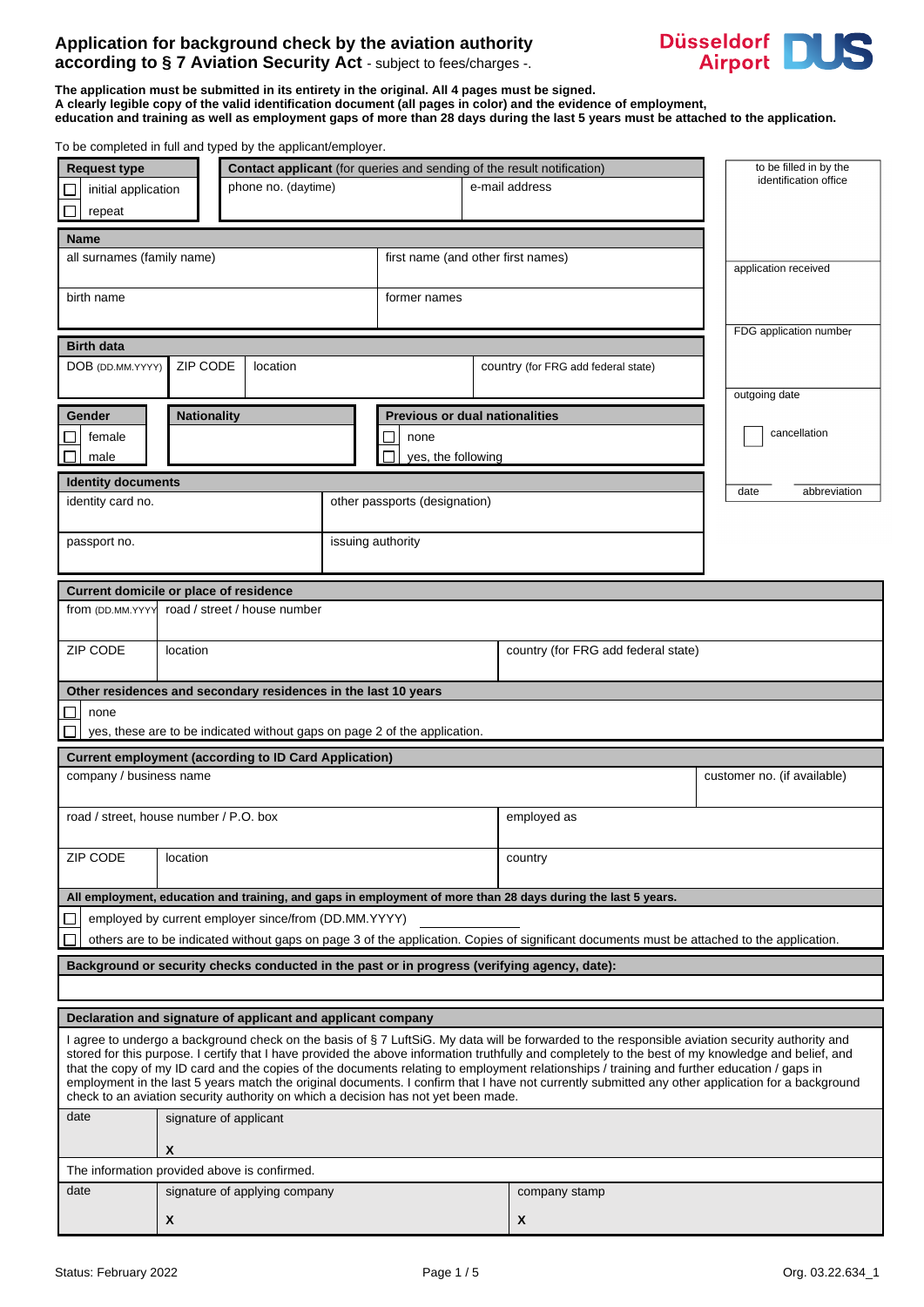# **Application for background check by the aviation authority according to § 7 Aviation Security Act** - subject to fees/charges -.



| Page 2 to the application for background check for  |                                                                                                          |                                     |                                                   |                                     |                             |  |  |
|-----------------------------------------------------|----------------------------------------------------------------------------------------------------------|-------------------------------------|---------------------------------------------------|-------------------------------------|-----------------------------|--|--|
| last name                                           |                                                                                                          | first name                          |                                                   |                                     | customer no. (if available) |  |  |
|                                                     | Other residences and secondary residences in the last 10 years (without gaps and in chronological order) |                                     |                                                   |                                     |                             |  |  |
| from (DD.MM.YYYY)                                   | road / street / house number<br>until (DD.MM.YYYY)                                                       |                                     |                                                   |                                     |                             |  |  |
| ZIP CODE                                            | location                                                                                                 |                                     |                                                   | country (for FRG add federal state) |                             |  |  |
| $\Box$ main residence                               | secondary residence                                                                                      |                                     |                                                   |                                     |                             |  |  |
| from (DD.MM.YYYY)                                   | until (DD.MM.YYYY)                                                                                       | road / street / house number        |                                                   |                                     |                             |  |  |
| ZIP CODE                                            | location                                                                                                 |                                     |                                                   | country (for FRG add federal state) |                             |  |  |
| $\Box$ main residence                               | secondary residence                                                                                      |                                     |                                                   |                                     |                             |  |  |
| from (DD.MM.YYYY)                                   | until (DD.MM.YYYY)                                                                                       | road / street / house number        |                                                   |                                     |                             |  |  |
| <b>ZIP CODE</b>                                     | location                                                                                                 |                                     |                                                   | country (for FRG add federal state) |                             |  |  |
| $\Box$ main residence                               | $\Box$ secondary residence                                                                               |                                     |                                                   |                                     |                             |  |  |
| from (DD.MM.YYYY)                                   | until (DD.MM.YYYY)                                                                                       | road / street / house number        |                                                   |                                     |                             |  |  |
| ZIP CODE                                            | location                                                                                                 |                                     |                                                   | country (for FRG add federal state) |                             |  |  |
| $\Box$ main residence                               | Secondary residence                                                                                      |                                     |                                                   |                                     |                             |  |  |
| from (DD.MM.YYYY)                                   | until (DD.MM.YYYY)<br>road / street / house number                                                       |                                     |                                                   |                                     |                             |  |  |
| ZIP CODE                                            | location                                                                                                 |                                     |                                                   | country (for FRG add federal state) |                             |  |  |
| $\Box$ secondary residence<br>$\Box$ main residence |                                                                                                          |                                     |                                                   |                                     |                             |  |  |
| from (DD.MM.YYYY)                                   | until (DD.MM.YYYY)                                                                                       | road / street / house number        |                                                   |                                     |                             |  |  |
| <b>ZIP CODE</b>                                     | location                                                                                                 |                                     |                                                   | country (for FRG add federal state) |                             |  |  |
| main residence                                      | secondary residence                                                                                      |                                     |                                                   |                                     |                             |  |  |
| from (DD.MM.YYYY)                                   | until (DD.MM.YYYY)<br>road / street / house number                                                       |                                     |                                                   |                                     |                             |  |  |
| ZIP CODE                                            | location                                                                                                 | country (for FRG add federal state) |                                                   |                                     |                             |  |  |
| $\Box$ main residence<br>secondary residence<br>- 1 |                                                                                                          |                                     |                                                   |                                     |                             |  |  |
| from (DD.MM.YYYY)                                   | road / street / house number<br>until (DD.MM.YYYY)                                                       |                                     |                                                   |                                     |                             |  |  |
| ZIP CODE                                            | location                                                                                                 |                                     |                                                   | country (for FRG add federal state) |                             |  |  |
| secondary residence<br>$\Box$ main residence        |                                                                                                          |                                     |                                                   |                                     |                             |  |  |
| from (DD.MM.YYYY)                                   | until (DD.MM.YYYY)                                                                                       | road / street / house number        |                                                   |                                     |                             |  |  |
| ZIP CODE                                            | location                                                                                                 |                                     |                                                   | country (for FRG add federal state) |                             |  |  |
| $\Box$ main residence<br>secondary residence        |                                                                                                          |                                     |                                                   |                                     |                             |  |  |
| Declaration and signature of applicant              |                                                                                                          |                                     |                                                   |                                     |                             |  |  |
| All information is complete and correct.            |                                                                                                          | date                                | signature of applicant<br>X                       |                                     |                             |  |  |
| The information is confirmed.                       |                                                                                                          | date                                | signature of applying company<br>$\boldsymbol{x}$ |                                     | company stamp<br>X          |  |  |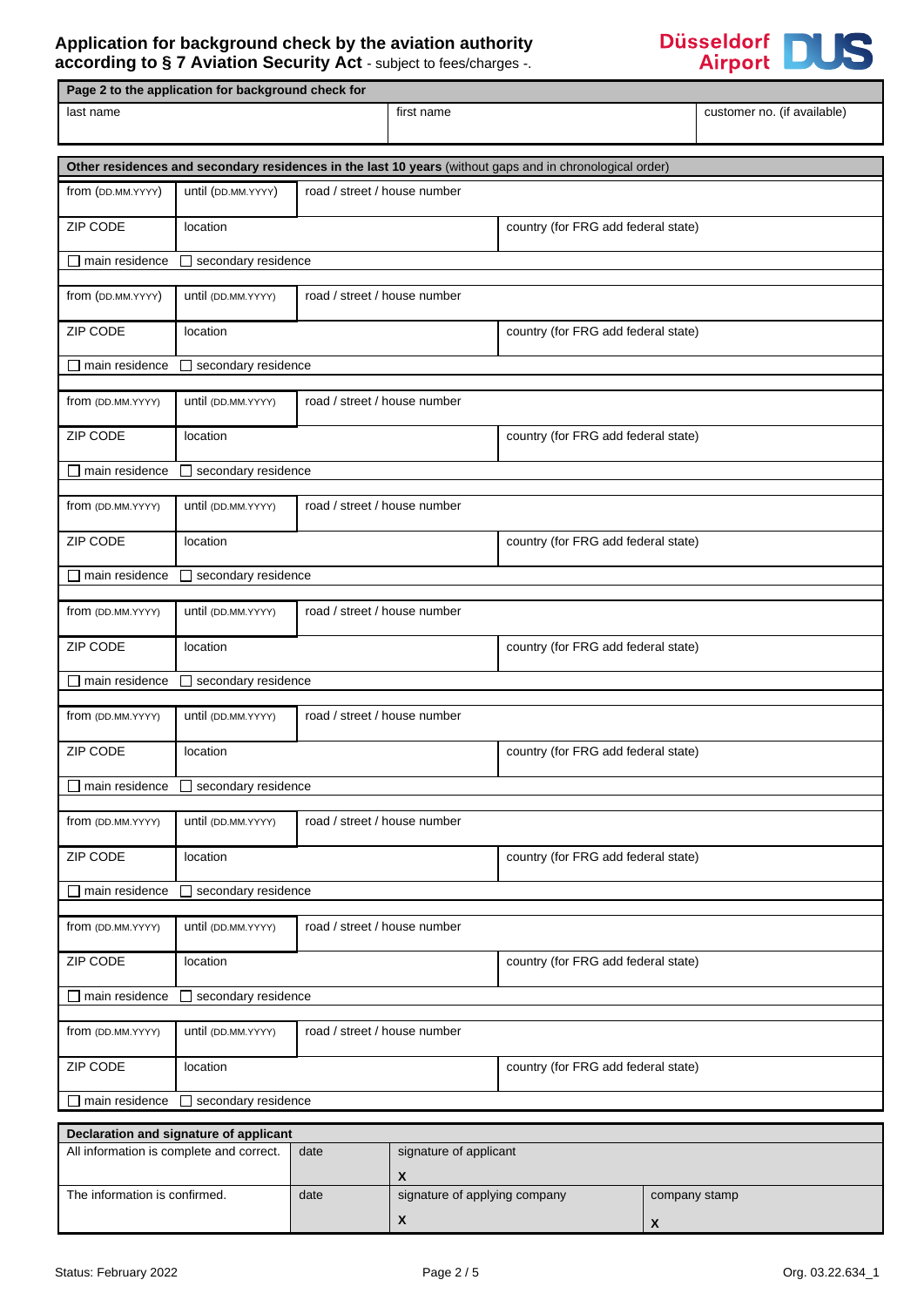## **Application for background check by the aviation authority according to § 7 Aviation Security Act** - subject to fees/charges -.



| Page 3 to the application for background check for                                                                                                                                                                                                        |                                                                    |                                              |                                                     |               |                                           |  |                                           |
|-----------------------------------------------------------------------------------------------------------------------------------------------------------------------------------------------------------------------------------------------------------|--------------------------------------------------------------------|----------------------------------------------|-----------------------------------------------------|---------------|-------------------------------------------|--|-------------------------------------------|
| last name                                                                                                                                                                                                                                                 |                                                                    |                                              | first name                                          |               |                                           |  | customer no. (if available)               |
| All employment relationships, training and further education as well as gaps in employment of more than 28 days during the last5 years<br>(without gaps and in chronological order). Copies of significant documents must be attached to the application. |                                                                    |                                              |                                                     |               |                                           |  |                                           |
| from (DD.MM.YYYY)                                                                                                                                                                                                                                         |                                                                    | type of employment/reason for non-employment |                                                     |               | employer (company name)/University/School |  |                                           |
| road / street / house number                                                                                                                                                                                                                              | ZIP CODE                                                           | city, country                                |                                                     |               |                                           |  |                                           |
| until (DD.MM.YYYY)<br>type of employment/reason for non-employment<br>from (DD.MM.YYYY)                                                                                                                                                                   |                                                                    |                                              |                                                     |               |                                           |  | employer (company name)/University/School |
| road / street / house number                                                                                                                                                                                                                              |                                                                    |                                              | <b>ZIP CODE</b>                                     | city, country |                                           |  |                                           |
| from (DD.MM.YYYY)                                                                                                                                                                                                                                         | until (DD.MM.YYYY)                                                 | type of employment/reason for non-employment |                                                     |               |                                           |  | employer (company name)/University/School |
| road / street / house number                                                                                                                                                                                                                              |                                                                    |                                              | <b>ZIP CODE</b>                                     | city, country |                                           |  |                                           |
| from (DD.MM.YYYY)                                                                                                                                                                                                                                         | until (DD.MM.YYYY)                                                 | type of employment/reason for non-employment |                                                     |               |                                           |  | employer (company name)/University/School |
| road / street / house number                                                                                                                                                                                                                              |                                                                    |                                              | <b>ZIP CODE</b>                                     | city, country |                                           |  |                                           |
| from (DD.MM.YYYY)                                                                                                                                                                                                                                         | until (DD.MM.YYYY)                                                 | type of employment/reason for non-employment |                                                     |               |                                           |  | employer (company name)/University/School |
| road / street / house number                                                                                                                                                                                                                              |                                                                    |                                              | <b>ZIP CODE</b>                                     | city, country |                                           |  |                                           |
| from (DD.MM.YYYY)                                                                                                                                                                                                                                         | until (DD.MM.YYYY)                                                 | type of employment/reason for non-employment |                                                     |               |                                           |  | employer (company name)/University/School |
| road / street / house number                                                                                                                                                                                                                              |                                                                    |                                              | <b>ZIP CODE</b>                                     | city, country |                                           |  |                                           |
| from (DD.MM.YYYY)                                                                                                                                                                                                                                         | until (DD.MM.YYYY)                                                 | type of employment/reason for non-employment |                                                     |               |                                           |  | employer (company name)/University/School |
| ZIP CODE<br>road / street / house number                                                                                                                                                                                                                  |                                                                    |                                              |                                                     | city, country |                                           |  |                                           |
| from (DD.MM.YYYY)                                                                                                                                                                                                                                         | until (DD.MM.YYYY)                                                 | type of employment/reason for non-employment |                                                     |               |                                           |  | employer (company name)/University/School |
| road / street / house number                                                                                                                                                                                                                              |                                                                    |                                              | ZIP CODE                                            | city, country |                                           |  |                                           |
| from (DD.MM.YYYY)                                                                                                                                                                                                                                         | until (DD.MM.YYYY)                                                 | type of employment/reason for non-employment |                                                     |               |                                           |  | employer (company name)/University/School |
| road / street / house number                                                                                                                                                                                                                              |                                                                    |                                              | ZIP CODE                                            | city, country |                                           |  |                                           |
| from (DD.MM.YYYY)                                                                                                                                                                                                                                         | until (DD.MM.YYYY)                                                 | type of employment/reason for non-employment |                                                     |               |                                           |  | employer (company name)/University/School |
| road / street / house number                                                                                                                                                                                                                              |                                                                    |                                              | <b>ZIP CODE</b>                                     | city, country |                                           |  |                                           |
| from (DD.MM.YYYY)                                                                                                                                                                                                                                         | until (DD.MM.YYYY)<br>type of employment/reason for non-employment |                                              | employer (company name)/University/School           |               |                                           |  |                                           |
| road / street / house number                                                                                                                                                                                                                              |                                                                    |                                              | ZIP CODE                                            | city, country |                                           |  |                                           |
|                                                                                                                                                                                                                                                           | Declaration and signature of applicant                             |                                              |                                                     |               |                                           |  |                                           |
|                                                                                                                                                                                                                                                           | All information is complete and correct.                           | date                                         | signature of applicant                              |               |                                           |  |                                           |
| The information is confirmed.<br>date                                                                                                                                                                                                                     |                                                                    |                                              | X<br>signature of applying company<br>company stamp |               |                                           |  |                                           |
|                                                                                                                                                                                                                                                           |                                                                    | X<br>X                                       |                                                     |               |                                           |  |                                           |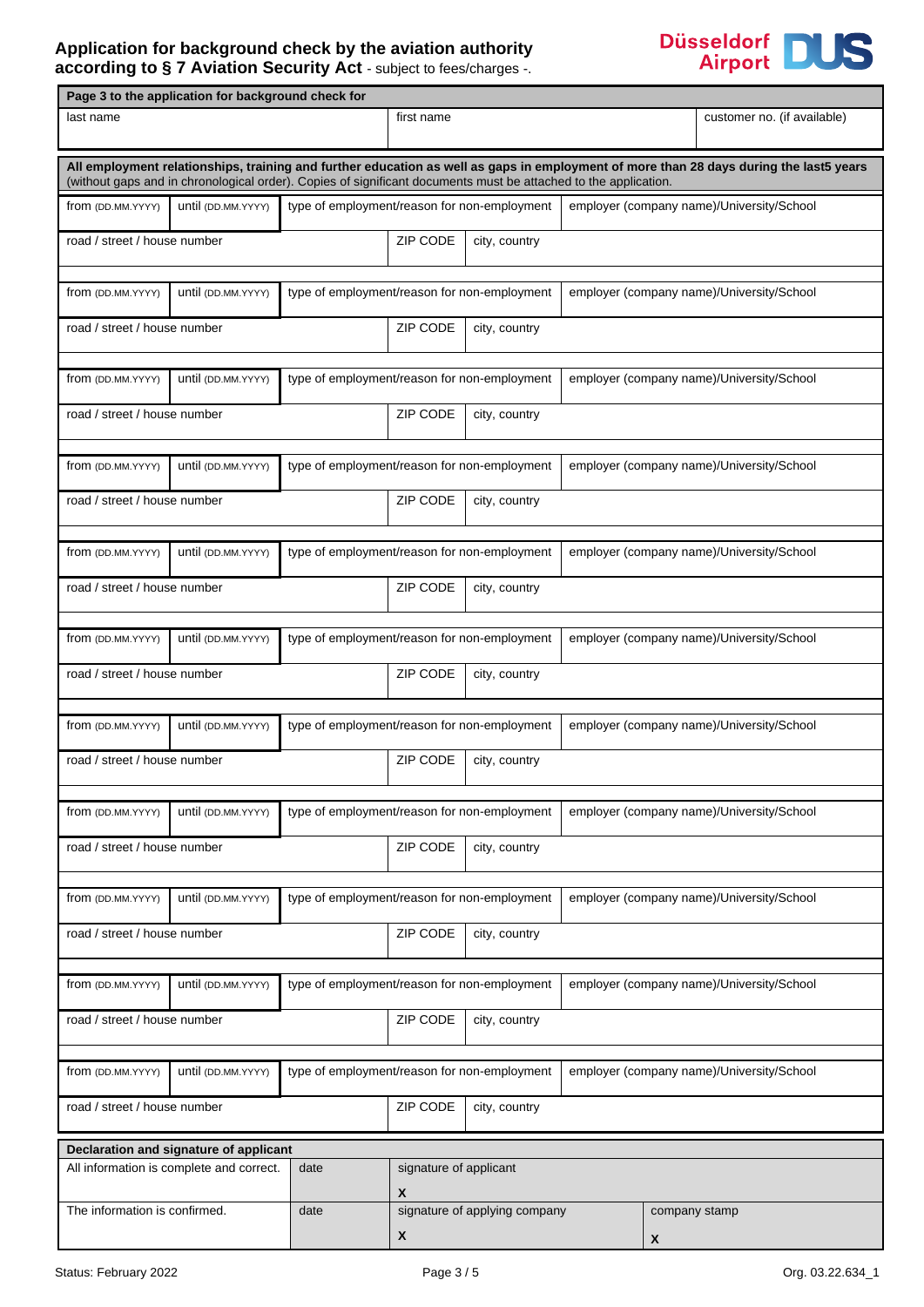|      |                                                                                                                                                                                                                                                                                                                                                                                                                                                                                                                                                                                                                                                                                                                                                                                                                                                                                                                                                                                                                                                                                                                                                                                                                                                                                                                                                                                                                                                                                                                                                                                                                                                                                                                                                                                                                                                                                                                                                                                                                                                                                                                                                                            | Notice of the District Authority Düsseldorf as Aviation Authority on background checks in accordance with § 7 of the<br><b>Aviation Security Act (LuftSiG)</b>                                                                                                                                                                                                                                                                                                                                                                                                                                                                                                                                                                                                                                                                                                                                                                                                                                                                                                                                                                                                                                                                                                                                                                                                                                                                                                                                                                                                                                                                                                             |                       |  |  |  |  |  |
|------|----------------------------------------------------------------------------------------------------------------------------------------------------------------------------------------------------------------------------------------------------------------------------------------------------------------------------------------------------------------------------------------------------------------------------------------------------------------------------------------------------------------------------------------------------------------------------------------------------------------------------------------------------------------------------------------------------------------------------------------------------------------------------------------------------------------------------------------------------------------------------------------------------------------------------------------------------------------------------------------------------------------------------------------------------------------------------------------------------------------------------------------------------------------------------------------------------------------------------------------------------------------------------------------------------------------------------------------------------------------------------------------------------------------------------------------------------------------------------------------------------------------------------------------------------------------------------------------------------------------------------------------------------------------------------------------------------------------------------------------------------------------------------------------------------------------------------------------------------------------------------------------------------------------------------------------------------------------------------------------------------------------------------------------------------------------------------------------------------------------------------------------------------------------------------|----------------------------------------------------------------------------------------------------------------------------------------------------------------------------------------------------------------------------------------------------------------------------------------------------------------------------------------------------------------------------------------------------------------------------------------------------------------------------------------------------------------------------------------------------------------------------------------------------------------------------------------------------------------------------------------------------------------------------------------------------------------------------------------------------------------------------------------------------------------------------------------------------------------------------------------------------------------------------------------------------------------------------------------------------------------------------------------------------------------------------------------------------------------------------------------------------------------------------------------------------------------------------------------------------------------------------------------------------------------------------------------------------------------------------------------------------------------------------------------------------------------------------------------------------------------------------------------------------------------------------------------------------------------------------|-----------------------|--|--|--|--|--|
| 1.   |                                                                                                                                                                                                                                                                                                                                                                                                                                                                                                                                                                                                                                                                                                                                                                                                                                                                                                                                                                                                                                                                                                                                                                                                                                                                                                                                                                                                                                                                                                                                                                                                                                                                                                                                                                                                                                                                                                                                                                                                                                                                                                                                                                            | <b>Background check</b><br>To protect against attacks on the security of civil aviation, the aviation security authority must, pursuant to $\S 7$ (1) LuftSiG, subject to a background<br>check, among other things, personnel of airport and aviation companies, freight, mail and cleaning companies, as well as goods suppliers and<br>comparable supply companies, in particular also those involved in the secure supply chain, who, due to their activities, have a direct influence on the<br>security of air traffic.                                                                                                                                                                                                                                                                                                                                                                                                                                                                                                                                                                                                                                                                                                                                                                                                                                                                                                                                                                                                                                                                                                                                              |                       |  |  |  |  |  |
| 2.   | <b>Competent authority</b><br>The District Authority Düsseldorf, Department 26/Air Security, Am Bonneshof 35, 40474 Düsseldorf, is the competent aviation security authority for the<br>administrative districts of Cologne and Düsseldorf if the airport or the headquarters of the company employing the applicant is located in these<br>districts.                                                                                                                                                                                                                                                                                                                                                                                                                                                                                                                                                                                                                                                                                                                                                                                                                                                                                                                                                                                                                                                                                                                                                                                                                                                                                                                                                                                                                                                                                                                                                                                                                                                                                                                                                                                                                     |                                                                                                                                                                                                                                                                                                                                                                                                                                                                                                                                                                                                                                                                                                                                                                                                                                                                                                                                                                                                                                                                                                                                                                                                                                                                                                                                                                                                                                                                                                                                                                                                                                                                            |                       |  |  |  |  |  |
| 3.   |                                                                                                                                                                                                                                                                                                                                                                                                                                                                                                                                                                                                                                                                                                                                                                                                                                                                                                                                                                                                                                                                                                                                                                                                                                                                                                                                                                                                                                                                                                                                                                                                                                                                                                                                                                                                                                                                                                                                                                                                                                                                                                                                                                            | Purpose of data collection, processing and use<br>As part of the background check, your data will be passed on to the police enforcement and constitutional protection authorities of the federal states,<br>the Federal Central Register and – as far as necessary in individual cases – to the Federal Criminal Police Office, the Customs Criminal Police Office,<br>the Federal Office for the Protection of the Constitution, the Federal Intelligence Service, the Military Counter-Intelligence Service, the Central Register<br>of Foreigners and the Federal Commissioner for the Records of the State Security Service of the Former German Democratic Republic. If necessary in<br>individual cases, inquiries are directed to the responsible Foreigners' Authorities in the case of foreign applicants. Inquiries may also be directed to the<br>current employer and the employers of the last five years, if necessary. If the information provided by the aforementioned authorities gives rise to<br>doubts about your reliability, the Aviation Security Authority may obtain information from law enforcement agencies. Your personal data will be<br>electronically stored and used by the Aviation Security Authority only within the framework of the background check. The Aviation Security Authorities<br>shall inform each other about the performance of background checks, insofar as this is necessary in individual cases.<br>Further information, in particular on rights as a data subject, can be found here:<br>http//www.brd.nrw.de/service/datenschutz.html. This information can also be explained in writing or orally upon request. |                       |  |  |  |  |  |
| 4.   | Duty to cooperate<br>Pursuant to § 7 (3) LuftSiG, you are obliged to cooperate in your background check. In particular, you must provide truthful information when<br>submitting your application and, if necessary, during a hearing, which may be required if there are doubts about your reliability. It is a misdemeanor to<br>intentionally or negligently fail to provide truthful information. This administrative offense can be punished with a fine of up to one thousand euros<br>pursuant to § 111 of the German Administrative Offenses Act (OWiG) or with a fine of up to ten thousand euros pursuant to § 18 (2) of the German<br>Aviation Security Act (LuftSiG).                                                                                                                                                                                                                                                                                                                                                                                                                                                                                                                                                                                                                                                                                                                                                                                                                                                                                                                                                                                                                                                                                                                                                                                                                                                                                                                                                                                                                                                                                          |                                                                                                                                                                                                                                                                                                                                                                                                                                                                                                                                                                                                                                                                                                                                                                                                                                                                                                                                                                                                                                                                                                                                                                                                                                                                                                                                                                                                                                                                                                                                                                                                                                                                            |                       |  |  |  |  |  |
| 5.   | Certificates of no criminal record, foreign certificates of good conduct, etc.<br>If you have stayed abroad for more than 2 months in the last 5 years before submitting your application, you will need a declaration of exemption from<br>punishment or a certificate of good conduct or a criminal background check from the country of residence. The District Authority Düsseldorf does not<br>require translations from the following languages: English, French, Dutch and Spanish. German citizens may, under certain circumstances, be exempt<br>from this proof if they are subject to the exchange of criminal information on the basis of the European Convention on Mutual Assistance in Criminal<br>Matters due to their residence in a country of the EU. In this case, please contact the District Authority Düsseldorf before submitting an application.                                                                                                                                                                                                                                                                                                                                                                                                                                                                                                                                                                                                                                                                                                                                                                                                                                                                                                                                                                                                                                                                                                                                                                                                                                                                                                  |                                                                                                                                                                                                                                                                                                                                                                                                                                                                                                                                                                                                                                                                                                                                                                                                                                                                                                                                                                                                                                                                                                                                                                                                                                                                                                                                                                                                                                                                                                                                                                                                                                                                            |                       |  |  |  |  |  |
| 6.   | Obligation to notify of changes in personal or activity-related data<br>Pursuant to §7 (9a) LuftSiG, the person subject to the background check is obliged to notify the District Authority Düsseldorf as the responsible<br>aviation security authority within one month of any changes in name, current place of residence (unless the change of residence takes place within a<br>(Federal) State), changes in employer and changes in the type of activity (for which the background check is required). According to §7 para. 9b<br>LuftSiG, the employer is obliged to notify the District Authority Düsseldorf within one month of any changes concerning the activity of this person.                                                                                                                                                                                                                                                                                                                                                                                                                                                                                                                                                                                                                                                                                                                                                                                                                                                                                                                                                                                                                                                                                                                                                                                                                                                                                                                                                                                                                                                                              |                                                                                                                                                                                                                                                                                                                                                                                                                                                                                                                                                                                                                                                                                                                                                                                                                                                                                                                                                                                                                                                                                                                                                                                                                                                                                                                                                                                                                                                                                                                                                                                                                                                                            |                       |  |  |  |  |  |
| 7.   | Reservation of right to revoke<br>The result of this review is subject to revocation at any time, as new information about the applicant can also be communicated subsequently by the<br>authorities involved.                                                                                                                                                                                                                                                                                                                                                                                                                                                                                                                                                                                                                                                                                                                                                                                                                                                                                                                                                                                                                                                                                                                                                                                                                                                                                                                                                                                                                                                                                                                                                                                                                                                                                                                                                                                                                                                                                                                                                             |                                                                                                                                                                                                                                                                                                                                                                                                                                                                                                                                                                                                                                                                                                                                                                                                                                                                                                                                                                                                                                                                                                                                                                                                                                                                                                                                                                                                                                                                                                                                                                                                                                                                            |                       |  |  |  |  |  |
| 8.   | Notification of the result of the background check<br>The result of the background check is notified to the person concerned, his current employer or the airport, aviation or air navigation service provider<br>as well as the involved federal and state police and constitutional protection authorities in accordance with § 7 (7) LuftSiG. The employer or company<br>will not be informed of the findings on which the result is based.                                                                                                                                                                                                                                                                                                                                                                                                                                                                                                                                                                                                                                                                                                                                                                                                                                                                                                                                                                                                                                                                                                                                                                                                                                                                                                                                                                                                                                                                                                                                                                                                                                                                                                                             |                                                                                                                                                                                                                                                                                                                                                                                                                                                                                                                                                                                                                                                                                                                                                                                                                                                                                                                                                                                                                                                                                                                                                                                                                                                                                                                                                                                                                                                                                                                                                                                                                                                                            |                       |  |  |  |  |  |
| 9.   | Validity/re-application<br>The confirmation of reliability is recognized nationwide. In the event of a denial of reliability, a new application for a background check can be submitted<br>at the earliest after the expiry of one year, unless the person concerned proves that the reasons for the denial ceased to apply earlier.                                                                                                                                                                                                                                                                                                                                                                                                                                                                                                                                                                                                                                                                                                                                                                                                                                                                                                                                                                                                                                                                                                                                                                                                                                                                                                                                                                                                                                                                                                                                                                                                                                                                                                                                                                                                                                       |                                                                                                                                                                                                                                                                                                                                                                                                                                                                                                                                                                                                                                                                                                                                                                                                                                                                                                                                                                                                                                                                                                                                                                                                                                                                                                                                                                                                                                                                                                                                                                                                                                                                            |                       |  |  |  |  |  |
| 10.  | Employment relationships, education and training as well as gaps in employment of more than 28 days during the last 5 years.<br>Furthermore, a proof of the times through official documentation which include the required information (start and end of employment, type of<br>employment) is necessary. This can be for example job references, business registrations (if necessary including proof of the existence of the<br>business), social security certificates or similar. Because an employment contract, for example, only includes the date of the beginning of employment,<br>an account statement (blackened) can be presented which proves that the applicant is still receiving a salary from the employer in question. When<br>examining training periods, evidence may include training certificates, diplomas or certificates of acquired qualification, provided that the period in<br>question is mentioned. Gaps (longer than 28 days) can be filled out different ways. For journeys outside Europe, the passport with the corresponding<br>visa endorsements, flight and hotel bills, and possibly also a travel blog on the internet or similar can be presented. If the applicant did not travel, then,<br>among other things, official certificates can prove unemployment, care work (certificate of receipt of care allowance) or similar. Supporting documents<br>should preferably be submitted in German. English documents are accepted as well. Other foreign language documents must be translated and<br>certified at the applicant's expense. In individual cases, proofs in other languages may also be accepted if they are plausible.<br>If the applicant declines to provide supporting documentation about the applying company for privacy reasons, the applicant is free to submit<br>appropriate documentation in a sealed and marked envelope or to provide an incomplete employment history. In these cases, the Aviation Security<br>Authority or the Application Recording Office will contact the applicant directly and ask for completion of the information; this will lead to an increase in<br>processing times. |                                                                                                                                                                                                                                                                                                                                                                                                                                                                                                                                                                                                                                                                                                                                                                                                                                                                                                                                                                                                                                                                                                                                                                                                                                                                                                                                                                                                                                                                                                                                                                                                                                                                            |                       |  |  |  |  |  |
| 11.  | Fee<br>The conduct of the background check is subject to a fee; the costs are borne by the employing company ( $\S$ 7 para. 2 sentence 2 LuftSiG).                                                                                                                                                                                                                                                                                                                                                                                                                                                                                                                                                                                                                                                                                                                                                                                                                                                                                                                                                                                                                                                                                                                                                                                                                                                                                                                                                                                                                                                                                                                                                                                                                                                                                                                                                                                                                                                                                                                                                                                                                         |                                                                                                                                                                                                                                                                                                                                                                                                                                                                                                                                                                                                                                                                                                                                                                                                                                                                                                                                                                                                                                                                                                                                                                                                                                                                                                                                                                                                                                                                                                                                                                                                                                                                            |                       |  |  |  |  |  |
|      | Declaration and signature of applicant and applicant company                                                                                                                                                                                                                                                                                                                                                                                                                                                                                                                                                                                                                                                                                                                                                                                                                                                                                                                                                                                                                                                                                                                                                                                                                                                                                                                                                                                                                                                                                                                                                                                                                                                                                                                                                                                                                                                                                                                                                                                                                                                                                                               |                                                                                                                                                                                                                                                                                                                                                                                                                                                                                                                                                                                                                                                                                                                                                                                                                                                                                                                                                                                                                                                                                                                                                                                                                                                                                                                                                                                                                                                                                                                                                                                                                                                                            |                       |  |  |  |  |  |
| date |                                                                                                                                                                                                                                                                                                                                                                                                                                                                                                                                                                                                                                                                                                                                                                                                                                                                                                                                                                                                                                                                                                                                                                                                                                                                                                                                                                                                                                                                                                                                                                                                                                                                                                                                                                                                                                                                                                                                                                                                                                                                                                                                                                            | I have taken note of the above information by the District Authority Düsseldorf, have understood its content and accept it.<br>signature applicant                                                                                                                                                                                                                                                                                                                                                                                                                                                                                                                                                                                                                                                                                                                                                                                                                                                                                                                                                                                                                                                                                                                                                                                                                                                                                                                                                                                                                                                                                                                         | name in block letters |  |  |  |  |  |
|      |                                                                                                                                                                                                                                                                                                                                                                                                                                                                                                                                                                                                                                                                                                                                                                                                                                                                                                                                                                                                                                                                                                                                                                                                                                                                                                                                                                                                                                                                                                                                                                                                                                                                                                                                                                                                                                                                                                                                                                                                                                                                                                                                                                            | X                                                                                                                                                                                                                                                                                                                                                                                                                                                                                                                                                                                                                                                                                                                                                                                                                                                                                                                                                                                                                                                                                                                                                                                                                                                                                                                                                                                                                                                                                                                                                                                                                                                                          |                       |  |  |  |  |  |
| date |                                                                                                                                                                                                                                                                                                                                                                                                                                                                                                                                                                                                                                                                                                                                                                                                                                                                                                                                                                                                                                                                                                                                                                                                                                                                                                                                                                                                                                                                                                                                                                                                                                                                                                                                                                                                                                                                                                                                                                                                                                                                                                                                                                            | signature of applying company                                                                                                                                                                                                                                                                                                                                                                                                                                                                                                                                                                                                                                                                                                                                                                                                                                                                                                                                                                                                                                                                                                                                                                                                                                                                                                                                                                                                                                                                                                                                                                                                                                              | company stamp         |  |  |  |  |  |
|      |                                                                                                                                                                                                                                                                                                                                                                                                                                                                                                                                                                                                                                                                                                                                                                                                                                                                                                                                                                                                                                                                                                                                                                                                                                                                                                                                                                                                                                                                                                                                                                                                                                                                                                                                                                                                                                                                                                                                                                                                                                                                                                                                                                            | X                                                                                                                                                                                                                                                                                                                                                                                                                                                                                                                                                                                                                                                                                                                                                                                                                                                                                                                                                                                                                                                                                                                                                                                                                                                                                                                                                                                                                                                                                                                                                                                                                                                                          | X                     |  |  |  |  |  |